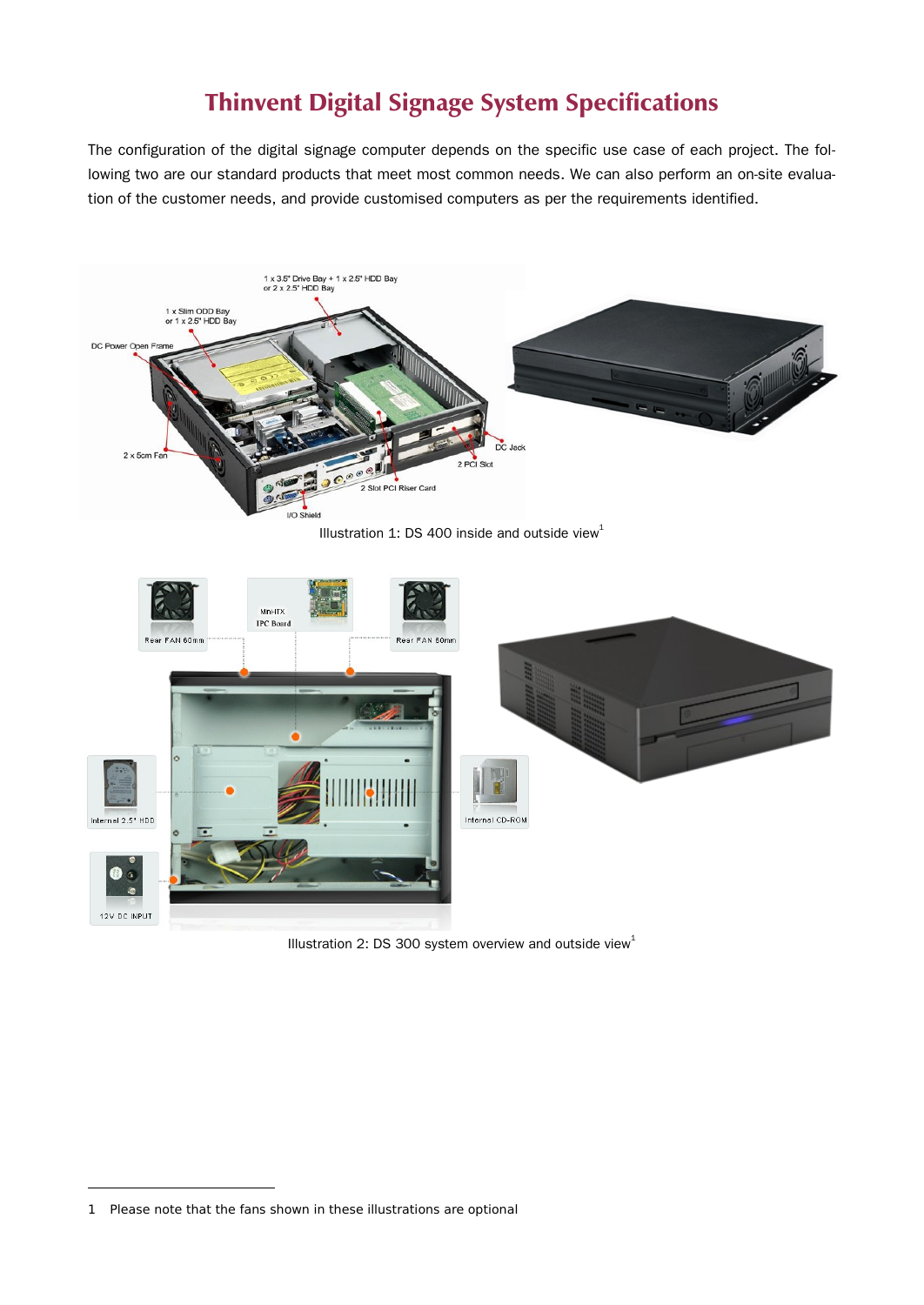

# **Hardware Specification**

| Model $\rightarrow$  | <b>DS300</b>                                                                         | <b>DS400</b>                                                                         |
|----------------------|--------------------------------------------------------------------------------------|--------------------------------------------------------------------------------------|
| <b>Power Supply</b>  | 12 V DC, 100W open frame                                                             | 12 V DC, 100W open frame                                                             |
| <b>Power Adaptor</b> | 60 to 120W AC (optional)                                                             | 60 to 120W AC (optional)                                                             |
| <b>Dimensions</b>    | $210 \times 257 \times 65$ mm (D $\times$ W $\times$ H)                              | $273 \times 300 \times 65$ mm (D $\times$ W $\times$ H)                              |
| <b>Colour</b>        | <b>Black</b>                                                                         | <b>Black</b>                                                                         |
| <b>CPU</b>           | Intel Atom 1.6GHz Fanless<br>N230 single core / N330 dual core<br>x86-64, HT enabled | Intel Atom 1.6GHz Fanless<br>N230 single core / N330 dual core<br>x86-64, HT enabled |
| <b>Chipset</b>       | Intel $945GC + ICH7$<br>533 MHz FSB                                                  | Intel $945GC + ICH7$<br>533 MHz FSB                                                  |
| Graphics             | Integrated 950GMA graphics core                                                      | Integrated 950GMA graphics core                                                      |
| <b>RAM</b>           | DDR II $\times$ 2 DIMM, maximum 2 GB                                                 | DDR II $\times$ 2 DIMM, maximum 2 GB                                                 |
| <b>Flash Drive</b>   | 1/2/4 GB compact flash                                                               | 1/2/4 GB compact flash                                                               |
| <b>HDD</b>           | 40/80/160 GB SATA 2.5"                                                               | Upto 1 TB SATA 3.5"<br>40/80/160 GB SATA 2.5"                                        |
| <b>ODD</b>           | Slim ODD - DVD/CDRW or DVD writer                                                    | Slim ODD - DVD/CDRW or DVD writer                                                    |
| <b>PCI slot</b>      | PCI unusable                                                                         | $2 \times$ PCI                                                                       |
| Serial/Parallel      | $1 \times 9$ -pin COM, $1 \times$ Centronics parallel                                | $1 \times 9$ -pin COM, $1 \times$ Centronics parallel                                |
| <b>USB</b>           | 2 front $+4$ rear $+2$ internal                                                      | 2 front $+4$ rear $+2$ internal                                                      |
| Sound                | AC97 5.1 Channel                                                                     | AC97 5.1 Channel                                                                     |
| <b>NIC</b>           | Onboard 10/100 Mbps                                                                  | Onboard 10/100 Mbps                                                                  |

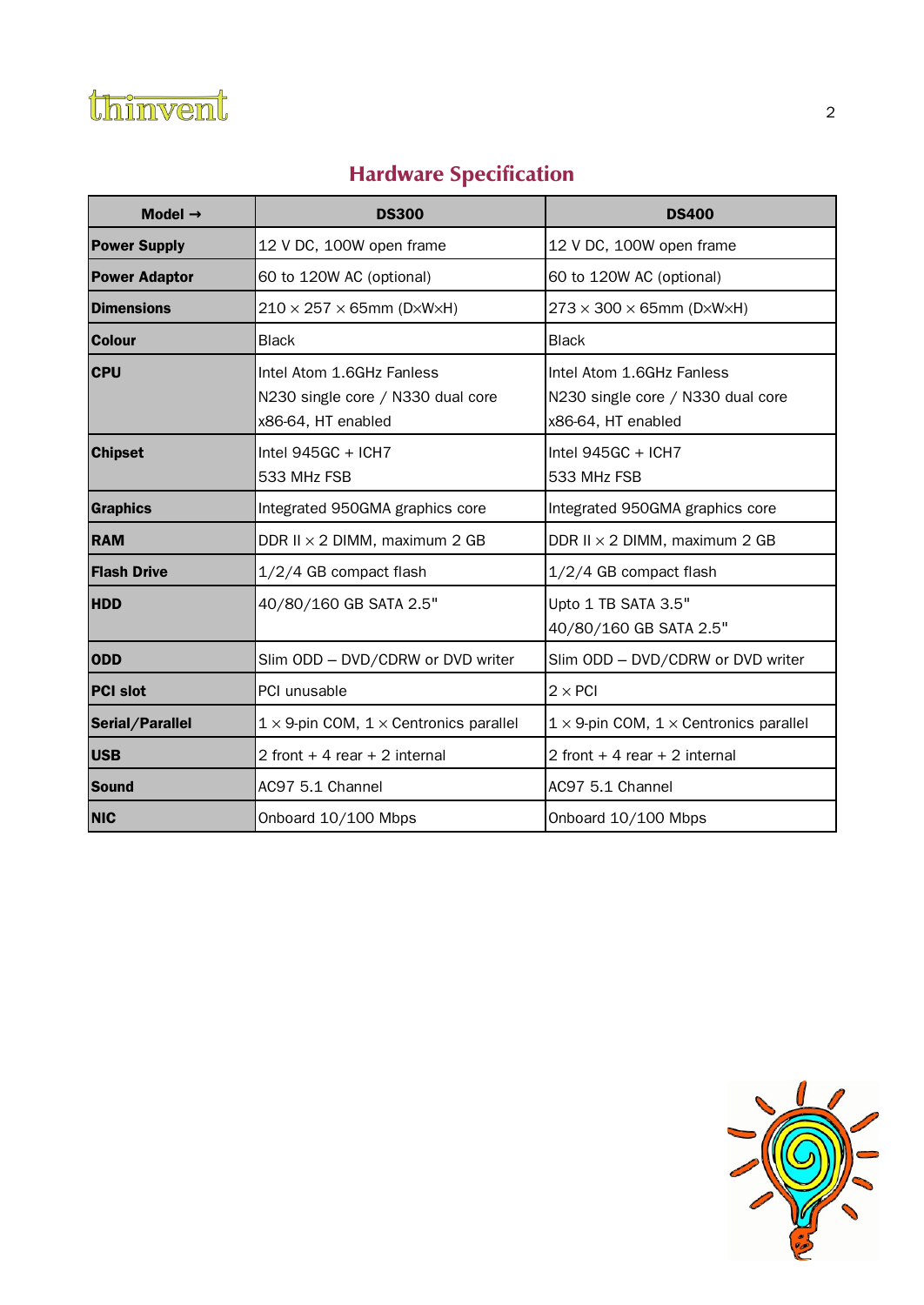

## **Hardware Details**

### **Intel® 945GC Chipset**

- 1066/800/533 MHz System Bus
- PCI Express Interface
- Intel® Graphics Media Accelerator 950
- Intel® High Definition Audio
- Intel® Matrix Storage Technology
- Intel® Active Management Technology
- Serial ATA (SATA) 3 Gb/s
- Dual-Channel DDR2 Memory Support
- Intel® Flex Memory Technology

| <b>Features</b>         | Intel® 945GC             |
|-------------------------|--------------------------|
| Processor Support       | Intel® Atom              |
| <b>Front Side Bus</b>   | 1066/800/533 MHz         |
| <b>Memory Support</b>   | DDR2 533/400 MHz         |
| Max Memory              | 4.0 <sub>GB</sub>        |
| <b>PCIx Support</b>     | PCI Express x16 graphics |
| North-South Bridge Link | DMI (2GB/s)              |
| <b>Graphics Core</b>    | Intel® 950GMA            |

#### **Intel® Graphics Media Accelerator 950**

- 400MHz 256-bit graphics core
- 192 MB maximum video memory
- 2048x1536 at 75 Hz maximum resolution
- High Performance 3D
	- DirectX® 9 Hardware Acceleration
	- OpenGL® 1.4 support with ARB extensions
- High Quality Media Support
	- High Definition Hardware Motion Compensation to support HD hi-bitrate MPEG2 media playback
	- Up and Down Scaling of Video Content

### **Intel<sup>®</sup> Atom<sup>™</sup> Processor – built with the world's smallest transistors**

• Small Form Factor CPU Package – 45nm manufacturing technology



- 533 MHz FSB, 1.60GHz frequency, single and dual core configurations
- Low Thermal Design Power (TDP) TDP of 4W  $@$ 1.6GHz single core, 8W for dual core
- Power-Optimized Front Side Bus
- Intel® Advanced Smart Cache
- Security features NX bit
- Multimedia support SSE1, SSE2 and SSE3
- Cache 32KB instruction, 24KB data, 512KB  $L2.$
- x86-64 instruction set architecture
- Intel® Hyper-Threading Technology thread level parallelism for more efficient use of processor resources and improved performance

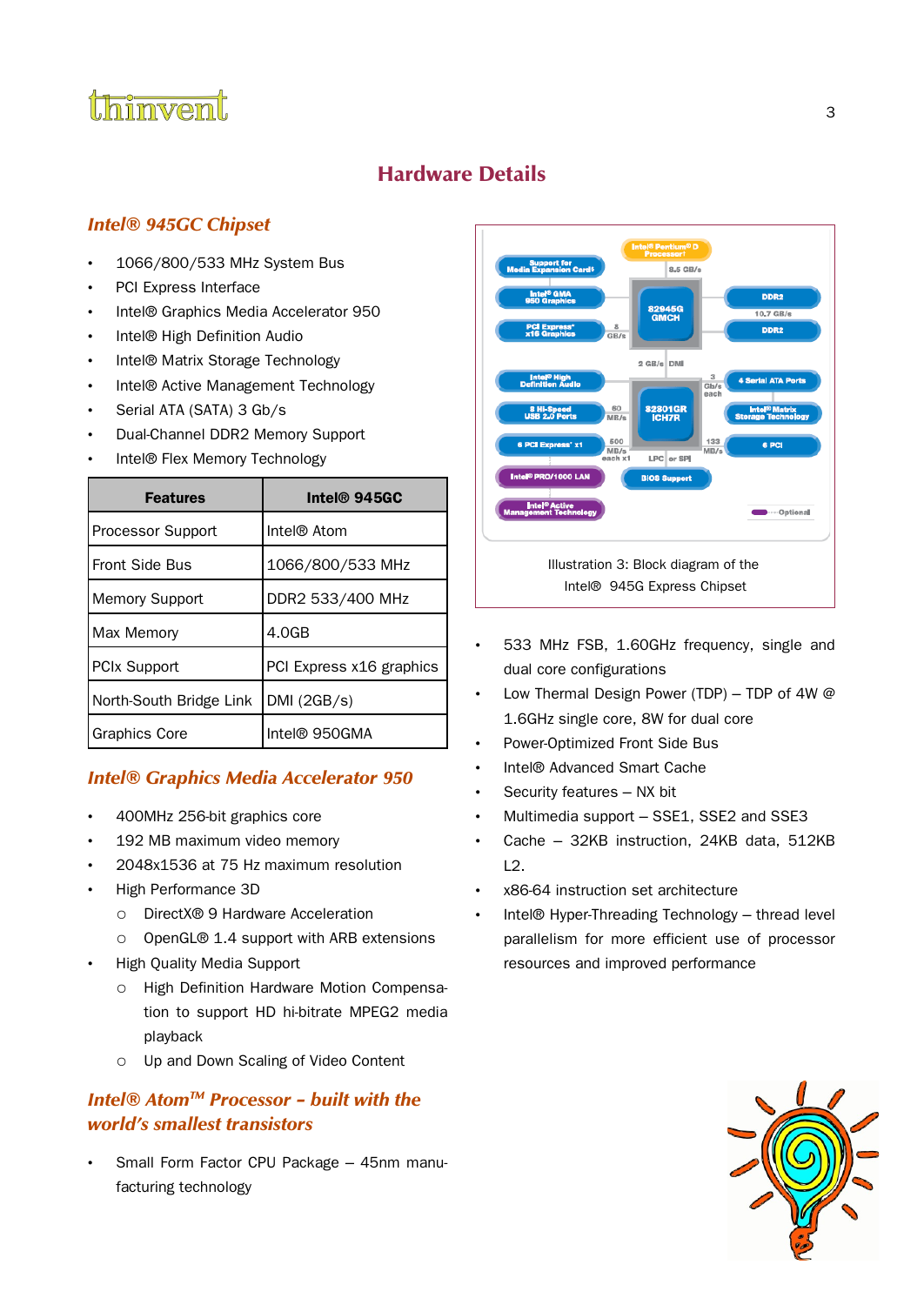

## **Salient Features of the Hardware**

- Low power consumption
	- Ability to easily operate from alternative sources of energy such as solar energy
	- Ability to operate from a car battery for 10 hours
- No moving parts
	- Minimal wear and tear
	- Minimal noise pollution
	- Minimal power consumption
- Fanless design
	- Eliminates dust accumulation by fans
	- Eliminates vibration and noise caused by fans
	- Eliminates overheating and failures caused by failure of fans
	- Eliminates power consumption by fans
- Small and light much easier to transport.